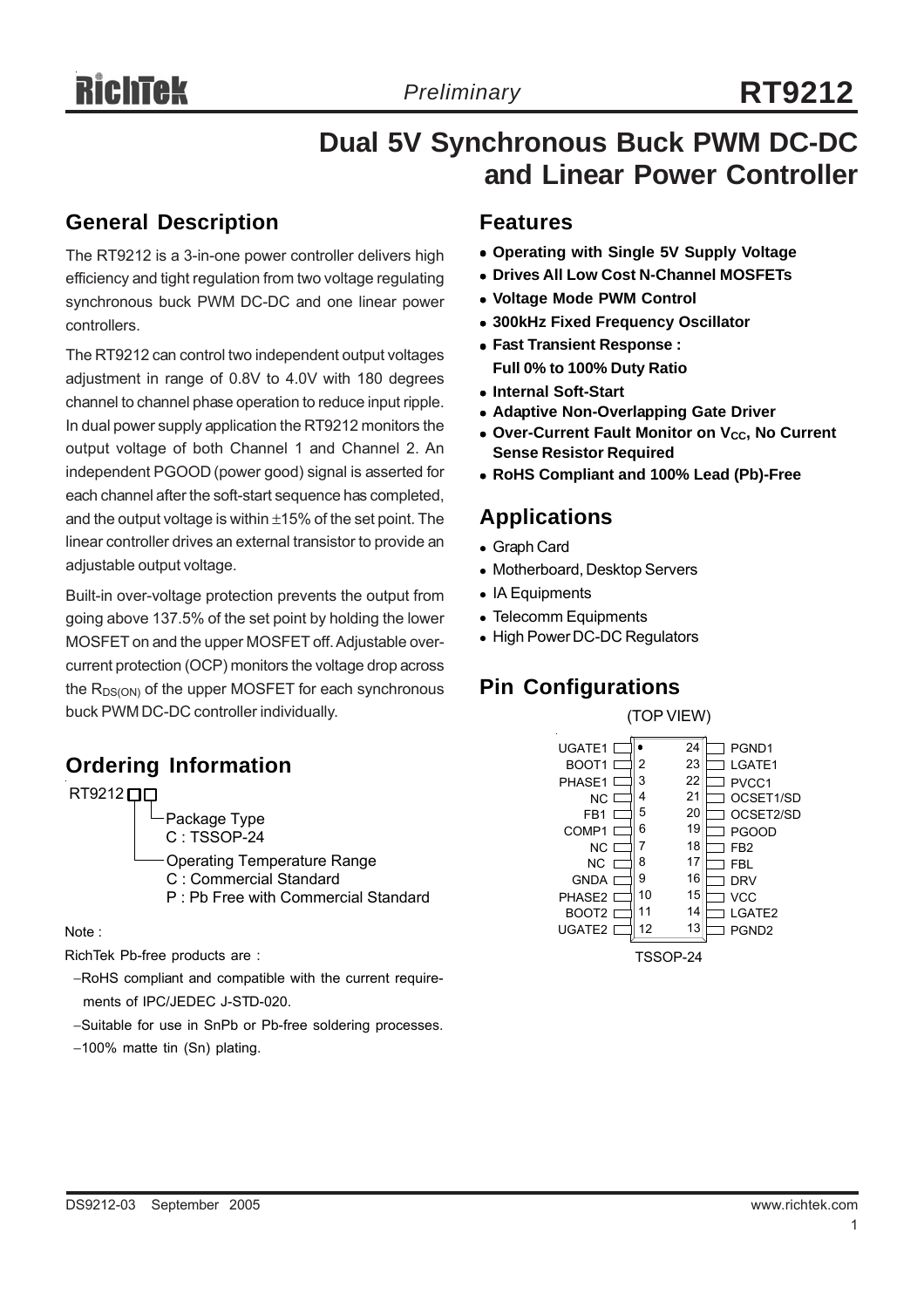# **Typical Application Circuit**

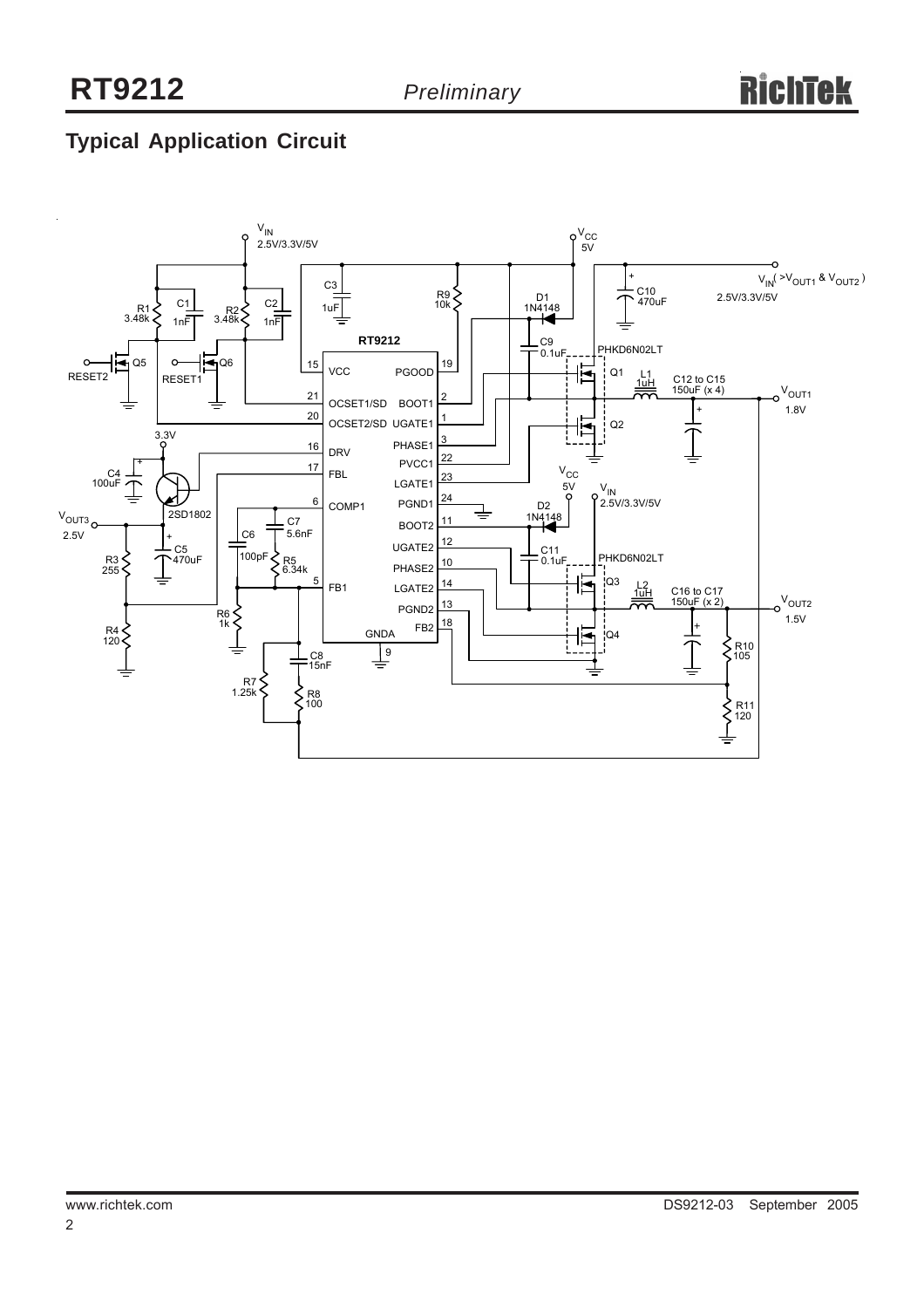# **Functional Pin Description**

#### **UGATE1 (Pin 1)**

Channel 1 upper gate driver output. Connect to gate of the high-side power N-Channel MOSFET. This pin is monitored by the adaptive shoot-through protection circuitry to determine when the upper MOSFET has turned off.

#### **BOOT1 (Pin 2)**

Bootstrap supply pin for the upper gate driver. Connect the bootstrap capacitor between BOOT1 pin and the PHASE1 pin. The bootstrap capacitor provides the charge to turn on the upper MOSFET.

#### **PHASE1 (Pin 3)**

Connect this pin to the source of the upper MOSFET and the drain of the lower MOSFET. PHASE1 is used to monitor the Voltage drop across the upper MOSFET of the channel 1 regulator for over-current protection.

#### **NC (Pin 4, 7, 8)**

No connection. Don' t connect any component to this pin.

#### **FB1 (Pin 5)**

Channel 1 feedback voltage. This pin is the inverting input of the error amplifier. FB1 senses the channel 1 through an external resistor divider network.

#### **COMP1 (Pin 6)**

Channel 1 external compensation. This pin internally connects to the output of the error amplifier and input of the PWM comparator. Use a RC + C network at this pin to compensate the feedback loop to provide optimum transient response.

#### **GNDA (Pin 9)**

Signal ground for the IC. All voltage levels are measured with respect to this pin. Ties the pin directly to ground plane with the lowest impedance.

#### **PHASE2 (Pin 10)**

Connect this pin to the source of the upper MOSFET and the drain of the lower MOSFET. PHASE2 is used to monitor the Voltage drop across the upper MOSFET of the channel 2regulator for over-current protection.

#### **BOOT2 (Pin 11)**

Bootstrap supply pin for the upper gate driver. Connect the bootstrap capacitor between BOOT2 pin and the PHASE2 pin. The bootstrap capacitor provides the charge to turn on the upper MOSFET.

#### **UGATE2 (Pin 12)**

Channel 2 upper gate driver output. Connect to gate of the high-side power N-Channel MOSFET. This pin is monitored by the adaptive shoot-through protection circuitry to determine when the upper MOSFET has turned off.

#### **PGND2 (Pin 13)**

Return pin for high currents flowing in low-side power N-Channel MOSFET. Ties the pin directly to the low-side MOSFET source and ground plane with the lowest impedance.

#### **LGATE2 (Pin 14)**

Channel 2 lower gate drive output. Connect to gate of the low-side power N-Channel MOSFET. This pin is monitored by the adaptive shoot-through protection circuitry to determine when the lower MOSFET has turned off.

#### **VCC (Pin 15)**

Connect this pin to a well-decoupled 5V bias supply. It is also the positive supply for the lower gate driver, LGATE2.

#### **DRV (Pin 16)**

Connect this pin to the base of an external transistor. This pin provides the drive for the linear regulator's pass transistor.

#### **FBL (Pin 17)**

Linear regulator feedback voltage. This pin is the inverting input of the error amplifier and protection monitor. Connect this pin to the external resistor divider network of the linear regulator.

#### **FB2 (Pin 18)**

Channel 2 feedback voltage. This pin is the inverting input of the error amplifier. FB2 senses the channel 2 through an external resistor divider network.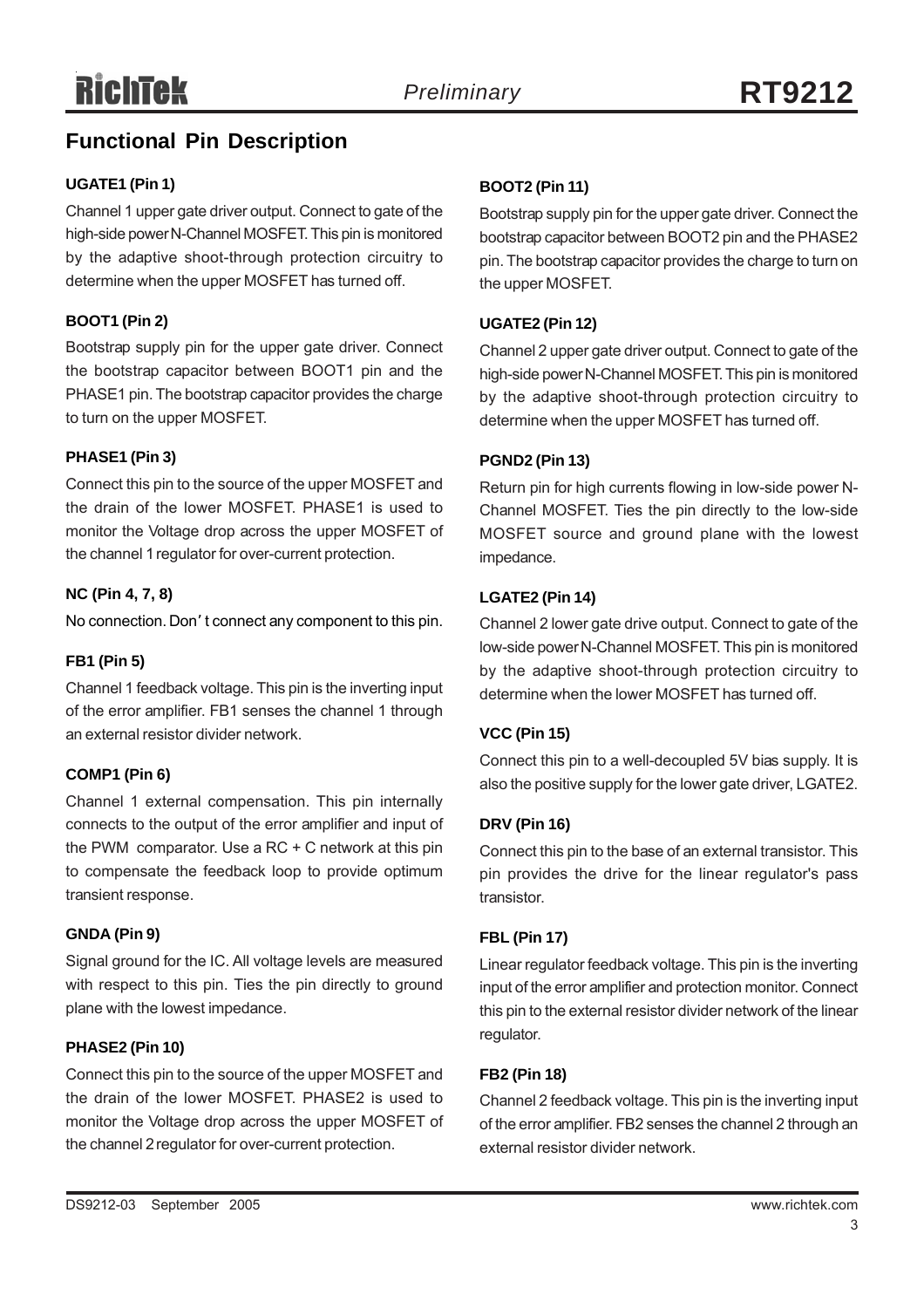#### **PGOOD (Pin 19)**

PGOOD is an open-drain output used to indicate that both the channel 1 and channel 2 regulators are within normal operating voltage ranges.

#### **OCSET2/SD (Pin 20), OCSET1/SD (Pin 21)**

Connect a resistor  $(R_{OCSFT})$  from this pin to the drain of the upper MOSFET of the supply voltage sets the overcurrent trip point.  $R_{OCSET}$ , an internal  $40\mu A$  current source , and the upper MOSFET on-resistance,  $(R_{DS(ON)}$ , set the converter over-current trip point ( $I_{OCSET}$ ) according to the following equation:

> of the upper MOSFET  $40uA \times R$ OCSET I DS(ON) ocset  $=$   $\frac{1}{R}$  $=\frac{40uA \times}{2}$

An over-current trip cycles the soft-start function. Pulling the pin to ground resets the device and all external MOSFETs are turned off allowing the two output voltage power rails to float.

#### **PVCC1 (Pin 22)**

Connect this pin to a well-decoupled 5V supply. It is also the positive supply for the lower gate driver, LGATE1.

#### **LGATE1 (Pin 23)**

Channel 1 power gate drive output. Connect to gate of the low-side power N-Channel MOSFET. This pin is monitored by the adaptive shoot-through protection circuitry to determine when the lower MOSFET has turned off.

#### **PGND1 (Pin 24)**

Return pin for high currents flowing in low-side power N-Channel MOSFET. Ties the pin directly to the low-side MOSFET source and ground plane with the lowest impedance.



# **Function Block Diagram**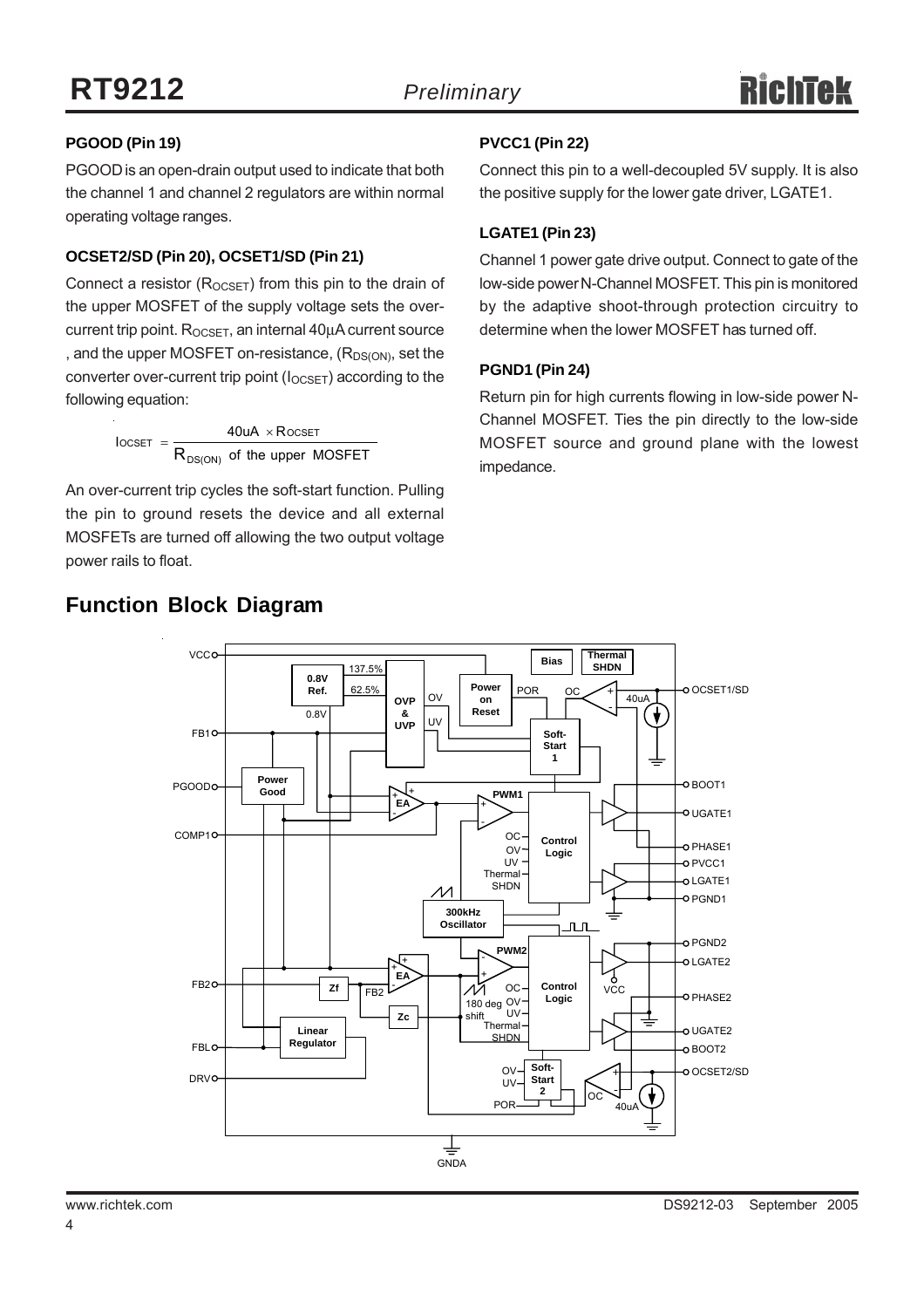# **Absolute Maximum Ratings** (Note 1)

| • Package Thermal Resistance  |  |
|-------------------------------|--|
|                               |  |
|                               |  |
|                               |  |
|                               |  |
| • ESD Susceptibility (Note 2) |  |
|                               |  |
|                               |  |

# **Recommended Operating Conditions** (Note 3)

# **Electrical Characteristics**

( $V_{CC}$  = 5V, T<sub>A</sub> = 25°C, unless otherwise specified)

| <b>Parameter</b>                                                                                          | <b>Symbol</b><br><b>Test Conditions</b>        |                                                                        | Min               | <b>Typ</b> | <b>Max</b>     | <b>Units</b>  |  |  |
|-----------------------------------------------------------------------------------------------------------|------------------------------------------------|------------------------------------------------------------------------|-------------------|------------|----------------|---------------|--|--|
| <b>V<sub>CC</sub> Supply Current</b>                                                                      |                                                |                                                                        |                   |            |                |               |  |  |
| Nominal Supply Current                                                                                    | $_{\rm lcc}$                                   | OCSET1/SD, OCSET2/SD = V <sub>CC:</sub><br>UGATE1 & 2, LGATE1 & 2 Open |                   | 5          | --             | mA            |  |  |
| Shutdown Supply                                                                                           | $(OCSET1/SD, OCSET2/SD) = 0V$<br><b>I</b> CCSD |                                                                        | --                | 3          | --             | mA            |  |  |
| <b>Power-On Reset</b>                                                                                     |                                                |                                                                        |                   |            |                |               |  |  |
| $V$ OCSET1/SD, OCSET2/SD = $4.5V$<br>V <sub>CCRTH</sub><br><b>POR Threshold</b><br>V <sub>CC</sub> Rising |                                                |                                                                        | 3.7               | 4.1        | 4.5            | $\vee$        |  |  |
| <b>Hysteresis</b><br>$V_{CCHYS}$ VOCSET1/SD, OCSET2/SD = 4.5V                                             |                                                | --                                                                     | 0.5               | $-$        | V              |               |  |  |
| <b>Reference</b>                                                                                          |                                                |                                                                        |                   |            |                |               |  |  |
| Error Amp Reference Voltage<br>Tolerance                                                                  | $\Delta$ VEAR                                  |                                                                        | --                | --         | $\overline{2}$ | $\frac{0}{0}$ |  |  |
| Error Amp Reference                                                                                       | $V_{REF}$<br>$V_{CC}$ = 5V                     |                                                                        | 0.784             | 0.8        | 0.816          | V             |  |  |
| <b>Oscillator</b>                                                                                         |                                                |                                                                        |                   |            |                |               |  |  |
| <b>Free Running Frequency</b>                                                                             | fosc                                           | $V_{CC}$ = 5V                                                          | 275               | 300        | 325            | kHz           |  |  |
| Ramp Amplitude                                                                                            | $\Delta V$ OSC                                 |                                                                        | $- -$             | 1.9        | --             | $V_{P-P}$     |  |  |
| <b>V1 Error Amplifier (External Compensation)</b>                                                         |                                                |                                                                        |                   |            |                |               |  |  |
| DC Gain                                                                                                   |                                                |                                                                        | $\qquad \qquad -$ | 90         | --             | dB            |  |  |
| Gain-Bandwidth Product                                                                                    | <b>GBW</b>                                     |                                                                        | --                | 10         | --             | <b>MHz</b>    |  |  |
| <b>Slew Rate</b>                                                                                          | <b>SR</b>                                      | $COMP = 10pF$                                                          | --                | 6          | --             | $V/\mu s$     |  |  |

*To be continued*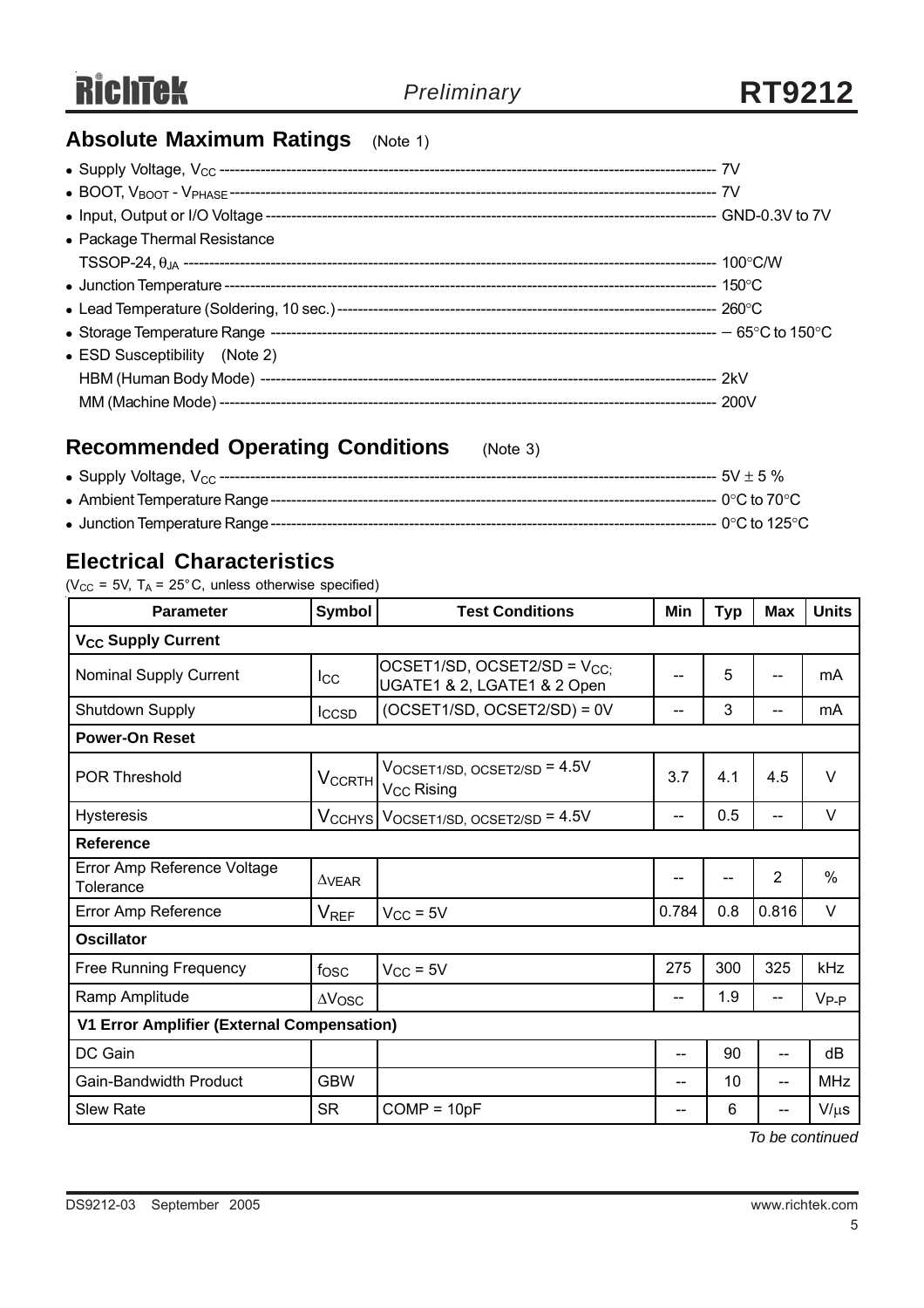**RT9212** *Preliminary*

# **RichTek**

|                                                   | <b>Parameter</b>                          | <b>Symbol</b>  | <b>Test Conditions</b>                           | Min                      | <b>Typ</b>     | <b>Max</b>     | <b>Units</b>  |
|---------------------------------------------------|-------------------------------------------|----------------|--------------------------------------------------|--------------------------|----------------|----------------|---------------|
| <b>V2 Error Amplifier (Internal Compensation)</b> |                                           |                |                                                  |                          |                |                |               |
| DC Gain                                           |                                           |                |                                                  | --                       | 35             | -−             | dB            |
| <b>Linear Regulator</b>                           |                                           |                |                                                  |                          |                |                |               |
| <b>DRV Driver Source</b>                          |                                           | $I_{DS}$       |                                                  | $-$                      | 100            | --             | mA            |
|                                                   | <b>PWM Controller Gate Drivers</b>        |                |                                                  |                          |                |                |               |
|                                                   | Upper Gate Source (UGATE1 and 2)          | RUGATE         | $BOOT = 10V$<br>$BOOT - V_{UGATE} = 1V$          | --                       | $\overline{7}$ | --             | Ω             |
|                                                   | Upper Gate Sink (UGATE1 and 2)            | <b>RUGATE</b>  | $V_{UGATE} = 1V$                                 | --                       | 5              | --             | Ω             |
|                                                   | Lower Gate Source (LGATE1 and 2)          | RLGATE         | $V_{CC} - V_{LGATE} = 1V$                        | --                       | 4              | --             | Ω             |
|                                                   | Lower Gate Sink (LGATE1 and 2)            | RLGATE         | $V_{LGATE} = 1V$                                 | $\overline{a}$           | $\overline{2}$ | $\overline{a}$ | Ω             |
|                                                   | Upper Gate Rising Time (UGATE1 and 2)     |                | $TR$ UGATE $C_{Load} = 3.3nF$                    | $\overline{\phantom{a}}$ | 70             | --             | ns            |
|                                                   | Upper Gate Falling Time (UGATE1 and 2)    |                | $T_F$ UGATE $C_{Load} = 3.3nF$                   | $-$                      | 50             | $-$            | ns            |
|                                                   | Lower Gate Rising Time (LGATE1 and 2)     | TR LGATE       | $C_{Load} = 3.3nF$                               | --                       | 50             | $-$            | ns            |
|                                                   | Lower Gate Falling Time (LGATE1 and 2)    | $T_F$ LGATE    | $C_{Load} = 3.3nF$                               | $-$                      | 32             | --             | ns            |
| Dead Time                                         |                                           | $T_{DT}$       |                                                  | $\overline{\phantom{a}}$ | $-$            | 100            | ns            |
| <b>Protection</b>                                 |                                           |                |                                                  |                          |                |                |               |
|                                                   | FB1 & FB2 Over-Voltage Trip               | $\Delta$ FBOVT | FB1 & FB2 Rising                                 | 125                      | 137.5          | Ц,             | $\frac{0}{0}$ |
|                                                   | FB1 & FB2 Under-Voltage Trip              | $\Delta$ FBUVT | FB1 & FB2 Falling                                | $-$                      | 62.5           | 75             | $\frac{0}{0}$ |
|                                                   | <b>OCSET1 &amp; OCSET2 Current Source</b> | <b>locset</b>  | $V_{\rm OCSET1/SD},$ $_{\rm OCSET2/SD}$ = $4.5V$ | 34                       | 40             | 46             | μA            |
| <b>OCP Blocking Time</b>                          |                                           |                |                                                  | $\overline{\phantom{a}}$ | 320            | 540            | ns            |
| OCSET/SD                                          | Logic-Low Voltage                         | $V_{IL}$       | Shutdown                                         | $-$                      | $-$            | 0.2            | $\vee$        |
|                                                   | Logic-High Voltage                        | $V_{IH}$       | Enable                                           | 2.0                      |                | --             |               |
| Soft-Start Interval                               |                                           | $T_{SS}$       |                                                  |                          | 4              | --             | ms            |
| <b>Power Good</b>                                 |                                           |                |                                                  |                          |                |                |               |
| <b>Upper Threshold</b>                            |                                           | $V_{PG+}$      | FB1 & FB2 Rising                                 | 110                      | 115            | 120            | $\%$          |
| Lower Threshold                                   |                                           | $V_{PG-}$      | FB1 & FB2 Rising                                 | 80                       | 85             | 90             | $\frac{0}{0}$ |

**Note 1.**Stresses listed as the above "Absolute Maximum Ratings" may cause permanent damage to the device. These are for stress ratings. Functional operation of the device at these or any other conditions beyond those indicated in the operational sections of the specifications is not implied. Exposure to absolute maximum rating conditions for extended periods may remain possibility to affect device reliability.

**Note 2.** Devices are ESD sensitive. Handling precaution recommended.

**Note 3.** The device is not guaranteed to function outside its operating conditions.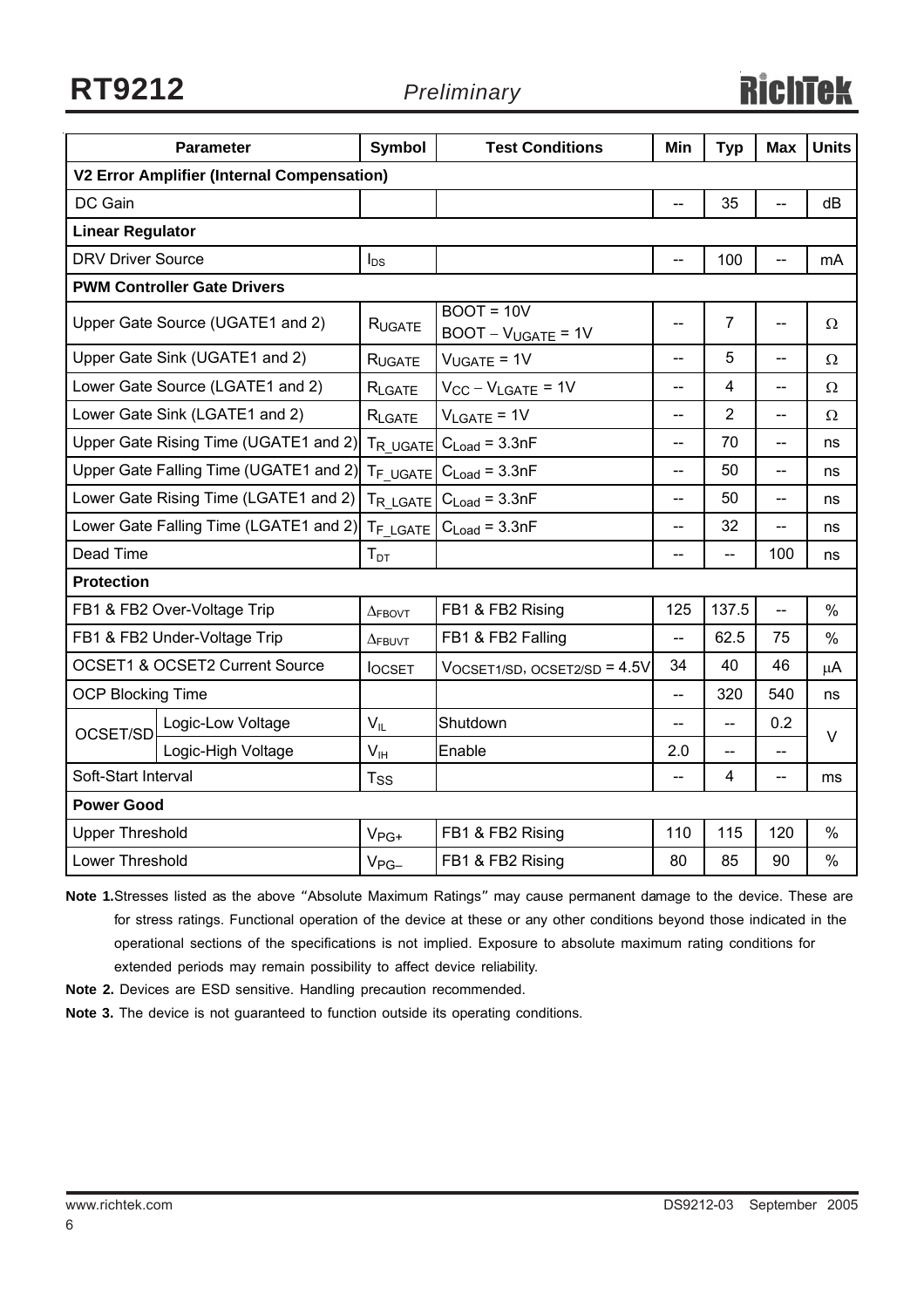# **Typical Operating Characteristics**









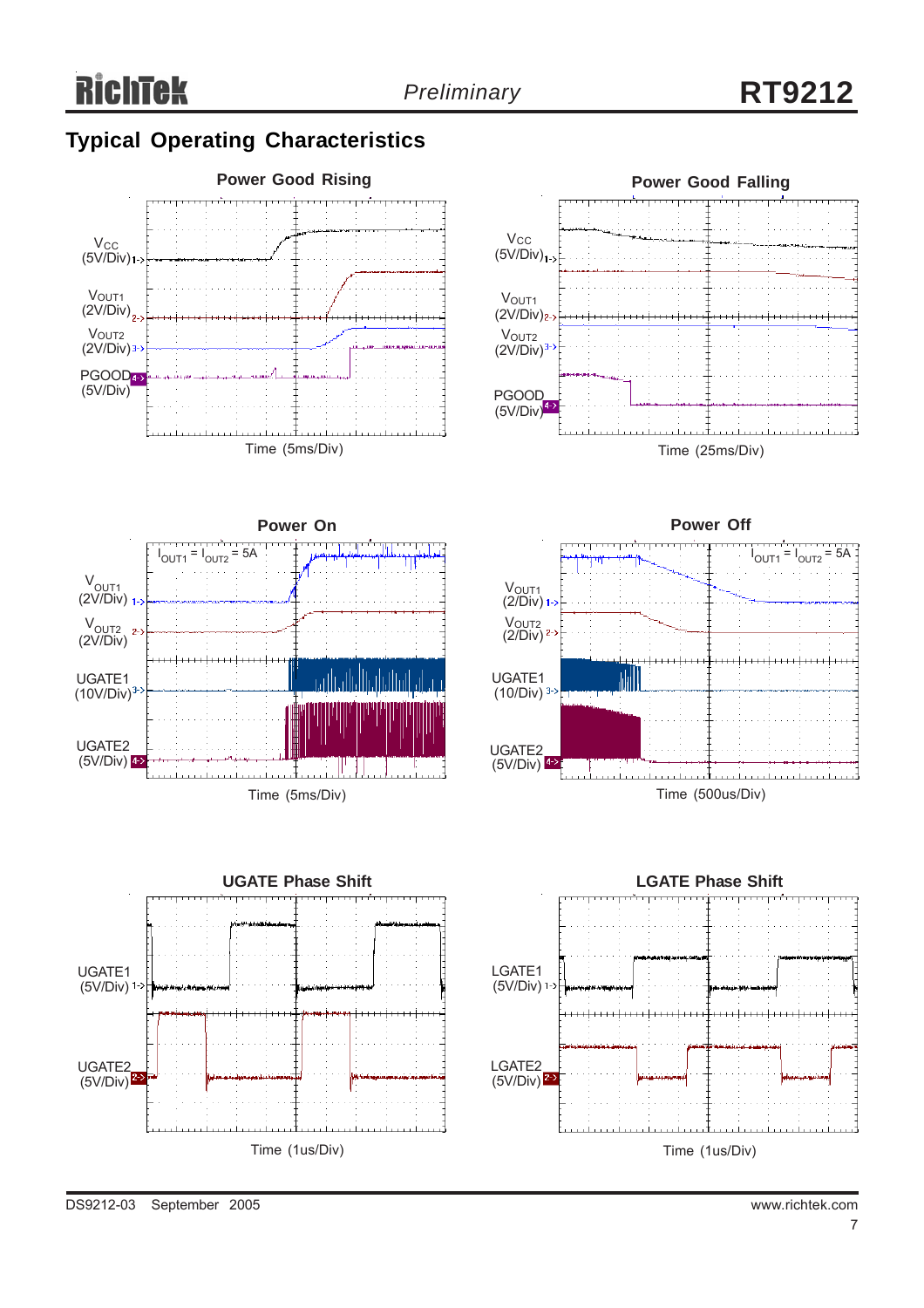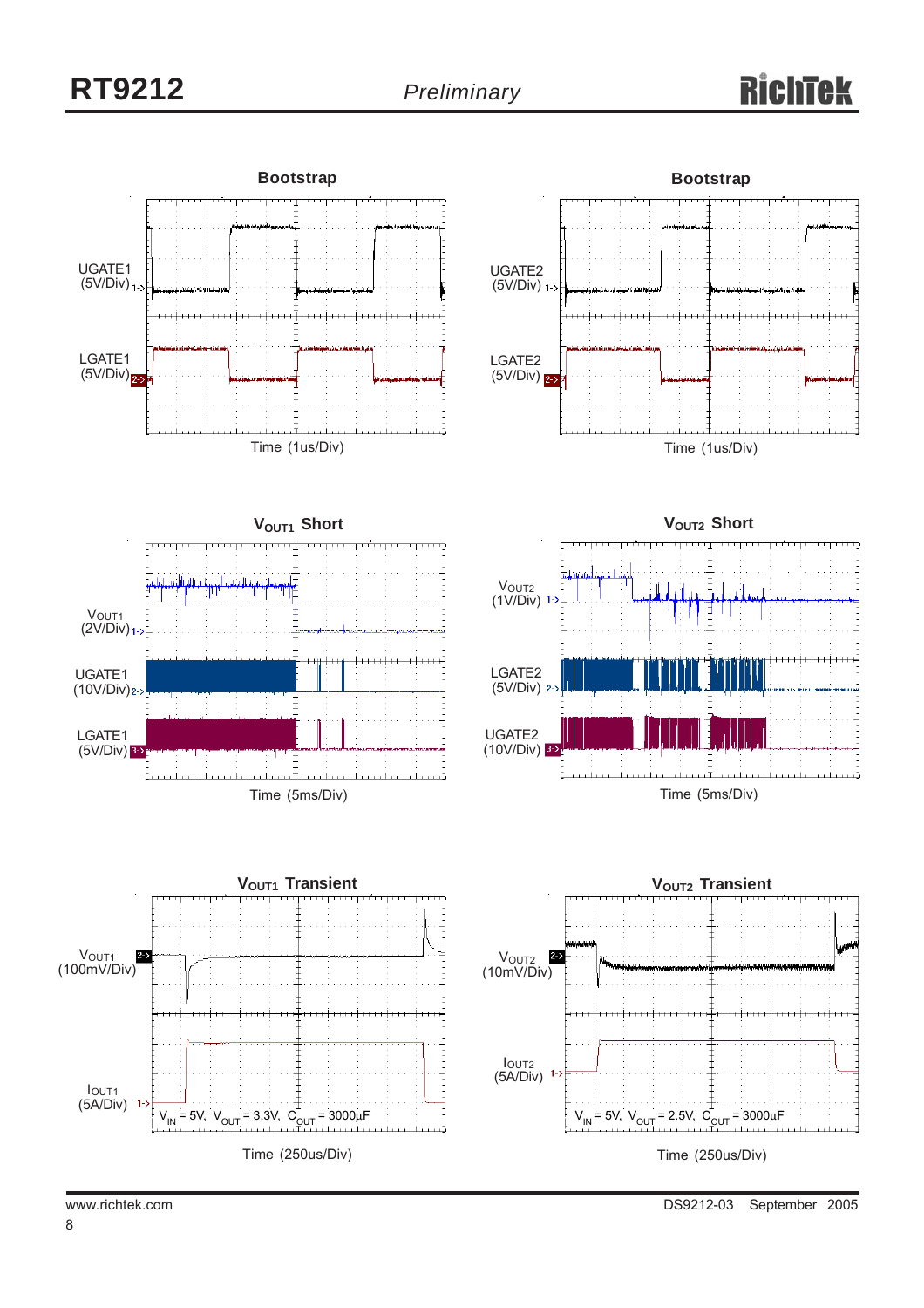# **RichTek**

# *Preliminary* **RT9212**

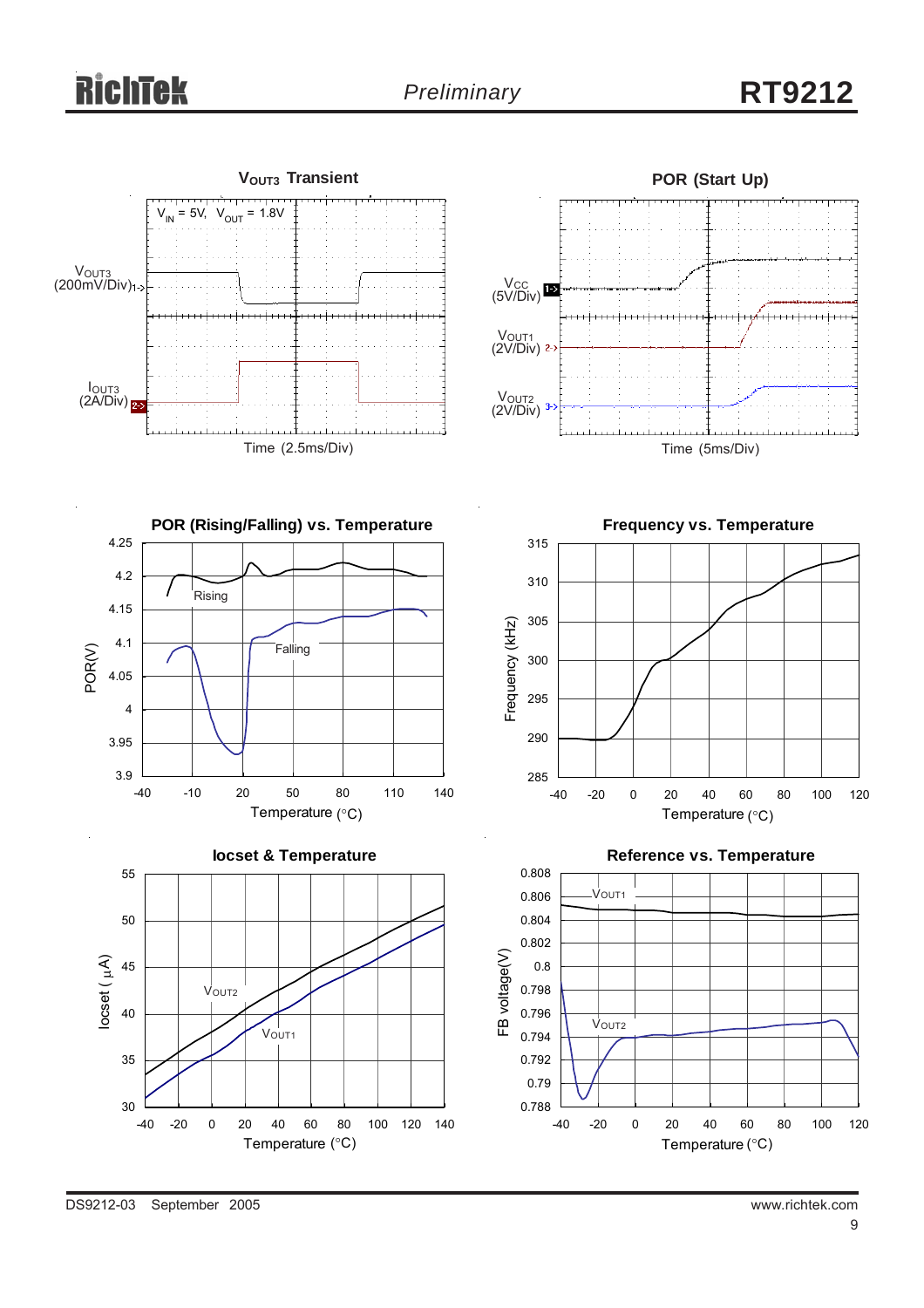# **Applications Information**

#### **Inductor**

The inductor is required to supply constant current to the output load. The inductor is selected to meet the output voltage ripple requirements and minimize the converter's response time to the load transient.

A larger value of inductance reduces ripple current and voltage. However, the larger value of inductance has a larger physical size, lower output capacitor and slower transient response time.

A good rule for determining the inductance is to allow the peak-to-peak ripple current in the inductor to be approximately 30% of the maximum output current. The inductance value can be calculated by the following equation:

$$
L = \frac{(V_{IN} - V_{OUT}) \times V_{OUT}}{V_{IN} \times F_s \times \Delta I_{OUT}}
$$

**Where** 

 $V_{IN}$  is the input voltage,

 $V<sub>OUT</sub>$  is the output voltage,

 $F<sub>S</sub>$  is the switching frequency,

 $\Delta I_{\text{OUT}}$  is the peak-to-peak inductor ripple current.

The inductance value determines the converter's ripple current and the ripple voltage. The ripple current is calculated by the following equations:

$$
\Delta I = \frac{(V_{IN} - V_{OUT}) \times V_{OUT}}{V_{IN} \times Fs \times L}
$$

Increasing the value of inductance reduces the ripple current and voltage. However, the large inductance values raise the converter's response time to a load transient.

One of the parameters limiting the converter's response to a load transient is the time required to change the inductor current. Given a sufficiently fast control loop design, the RT9212 will provide 0% to 100% duty cycle in response to a load transient.

The response time is the time required to slew the inductor current from an initial current value to the transient current level. The inductor limit input current slew rate during the load transient. Minimizing the transient response time can minimize the output capacitance required. The response time is different for application of load and removal of load to a transient. The following equations give the approximate response time for application and removal of a transient load:

$$
T_{\text{Rise}} = \frac{L \times \Delta \text{IoUT}}{V_{\text{IN}} - V_{\text{OUT}}}
$$
, 
$$
T_{\text{Fall}} = \frac{L \times \Delta \text{IoUT}}{V_{\text{OUT}}}
$$

**Where** 

T<sub>Rise</sub> is the response time to the application of load,

 $T<sub>Fall</sub>$  is the response time to the removal of load,

 $\Delta$  l<sub>OUT</sub> is the transient load current step.

#### **Input Capacitor**

The input capacitor is required to supply the AC current to the Buck converter while maintaining the DC input voltage. The capacitor should be chosen to provide acceptable ripple on the input supply lines. Use a mix of input bypass capacitors to control the voltage overshoot across the MOSFETs. Use small ceramic capacitors for high frequency decoupling and bulk capacitors to supply the current. Place the small ceramic capacitors close to the MOSFETs and between the drain of Q1/Q3 and the source of Q2/Q4.

The key specifications for input capacitor are the voltage rating and the RMS current rating. For reliable operation, select the bulk capacitor with voltage and current ratings above the maximum input voltage and largest RMS current. The capacitor voltage rating should be at least 1.25 times greater than the maximum input voltage and voltage rating of 1.5 times is a conservative guideline. The RMS current rating for the input capacitor of a buck regulator should be greater than approximately 0.5 the DC load current.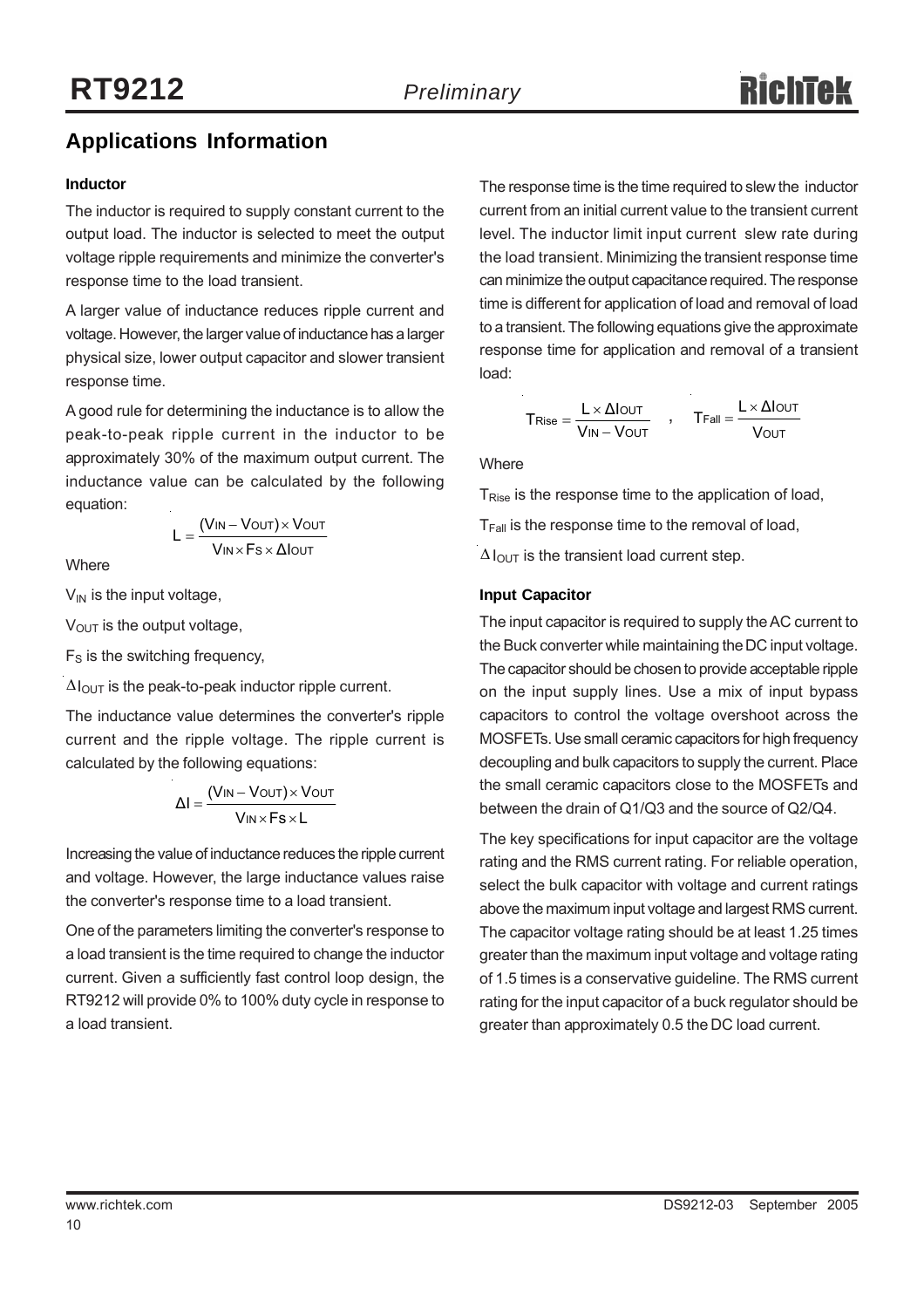# RichTek

#### **Output Capacitor**

The output capacitor is required to maintain the DC output voltage and supply the load transient current. The capacitor must be selected and placed carefully to yield optimal results and should be chosen to provide acceptable ripple on the output voltage.

The key specification for output capacitor is its ESR. Low ESR capacitors are preferred to keep the output voltage ripple low. The bulk capacitor's ESR will determine the output ripple voltage and the initial voltage drop after a high slew-rate transient. For transient response, a combination of low value, high frequency and bulk capacitors placed close to the load will be required. High frequency decoupling capacitors should be placed as close to the power pins of the load as possible. In most cases, multiple electrolytic capacitors of small case size perform better than a single large case capacitor.

The capacitor value must be high enough to absorb the inductor's ripple current. The output ripple is calculated as:

$$
\Delta V \text{out} = \Delta I \text{out} \times ESR
$$

Another concern is high ESR induced output voltage ripple may trigger UV or OV protections will cause IC shutdown.

#### **MOSFET**

The MOSFET should be selected to meet power transfer requirements is based on maximum drain-source voltage  $(V_{DS})$ , gate-source drive voltage  $(V_{GS})$ , maximum output current, minimum on-resistance  $(R_{DS(ON)})$  and thermal management.

In high-current applications, the MOSFET power dissipation, package selection and heatsink are the dominant design factors. The losses can be divided into conduction and switching losses.

Conduction losses are related to the on resistance of MOSFET, and increase with the load current. Switching losses occur on each ON/OFF transition. The conduction losses are the largest component of power dissipation for both the upper and the lower MOSFETs.

For the Buck converter the average inductor current is equal to the output load current. The conduction loss is defined as:

 $P_{CD}$  (high side switch) =  $I_0^2$ <sup>\*</sup>  $R_{DS(ON)}$ <sup>\*</sup> D

 $P_{CD}$  (low side switch) =  $I_0^2$ <sup>\*</sup>  $R_{DS(ON)}$ <sup>\*</sup> (1-D)

The switching loss is more difficult to calculate. The reason is the effect of the parasitic components and switching times during the switching procedures such as turn-on / turn-off delays and rise and fall times. With a linear approximation, the switching loss can be expressed as:

 $P_{SW} = 0.5 * V_{DS(OFF)} * I_{n} * (T_{Rise} + T_{Fall}) * F$ 

Where

 $V_{DS(OFF)}$  is drain to source voltage at off time,

T<sub>Rise</sub> is rise time,

 $T_{Fall}$  is fall time,

F is switching frequency.

The total power dissipation in the switching MOSFET can be calculate as:

$$
P_{High \, Side \, Switch}=
$$

 $I_0^2$ \*  $R_{DS(ON)}^*$  D + 0.5 \*  $V_{DS(OFF)}^*$   $I_0^*$  (T<sub>Rise</sub> + T<sub>Fall</sub>)\* F

 $P_{Low \, Side \, Switch} = I_0^{2*} R_{DS(ON)} * (1-D)$ 

For input voltages of 3.3V and 5V, conduction losses often

dominate switching losses. Therefore, lowering the  $R_{DS(ON)}$ of the MOSFETs always improves efficiency.

#### **Feedback Compensation**

The RT9212 is a voltage mode controller; the control loop is a single voltage feedback path including an error amplifier and PWM comparator as Figure 1 shows. In order to achieve fast transient response and accurate output regulation, a adequate compensator design is necessary. The goal of the compensation network is to provide adequate phase margin (greater than 45 degrees) and the highest 0dB crossing frequency. And to manipulate loop frequency response that its gain crosses over 0dB at a slope of - 20dB/dec.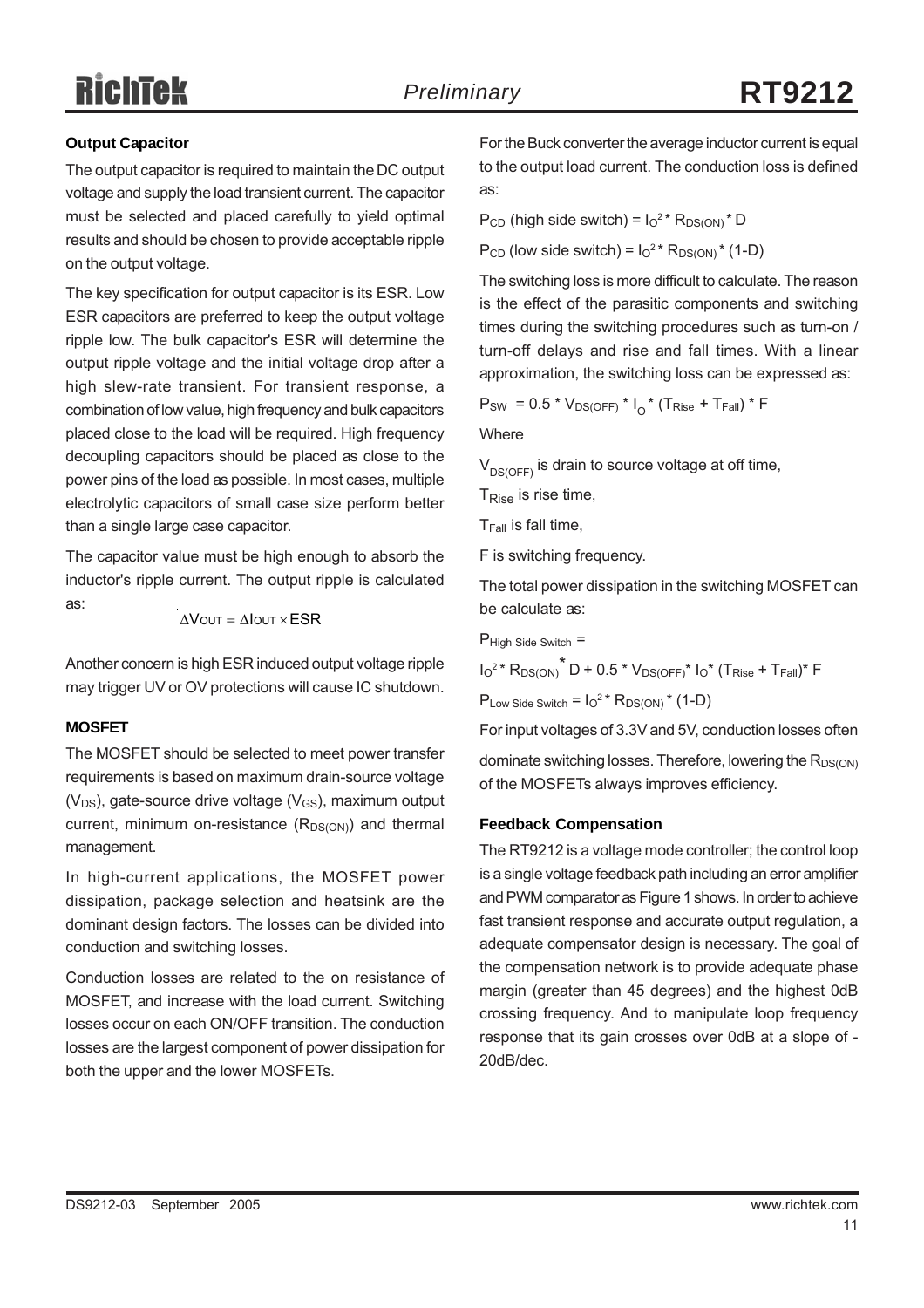



#### **Modulator Frequency Equations**

The modulator transfer function is the small-signal transfer function of  $V_{\text{OUT}}/V_{E/A}$ . This transfer function is dominated by a DC gain and the output filter ( $L_0$  and  $C_0$ ), with a double pole frequency at  $F_{LC}$  and a zero at  $F_{ESR}$ . The DC gain of the modulator is the input voltage  $(V_{\text{IN}})$  divided by the peakto-peak oscillator voltage V<sub>RAMP</sub>.

The first step is to calculate the complex conjugate poles contributed by the LC output filter.

The output LC filter introduces a double pole,−40dB/decade gain slope above its corner resonant frequency, and a total phase lag of 180 degrees. The Resonant frequency of the LC filter expressed as follows:

$$
F_{P(LC)} = \frac{1}{2\pi \times \sqrt{L_0 \times C_0}}
$$

The next step of compensation design is to calculate the ESR zero. The ESR zero is contributed by the ESR associated with the output capacitance. Note that this requires that the output capacitor should have enough ESR to satisfy stability requirements. The ESR zero of the output capacitor expressed as follows:

$$
F_{Z(ESR)} = \frac{1}{2\pi \times C_0 \times ESR}
$$

#### **Compensation Frequency Equations**

The compensation network consists of the error amplifier and the impedance networks  $Z_C$  and  $Z_F$  as Figure 2 shows.





$$
F_{P1} = 0
$$
\n
$$
F_{Z1} = \frac{1}{2\pi \times R_2 \times C_2}
$$
\n
$$
F_{P1} = \frac{1}{2\pi \times R_2(C_1 l/C_2)}
$$

Figure 3 shows the DC-DC converter's gain vs. frequency. The compensation gain uses external impedance networks  $Z_C$  and  $Z_F$  to provide a stable, high bandwidth loop.

High crossover frequency is desirable for fast transient response, but often jeopardize the system stability. In order to cancel one of the LC filter poles, place the zero before the LC filter resonant frequency. In the experience, place the zero at 75% LC filter resonant frequency.Crossover frequency should be higher than the ESR zero but less than 1/5 of the switching frequency.

The second pole be place at half the switching frequency.

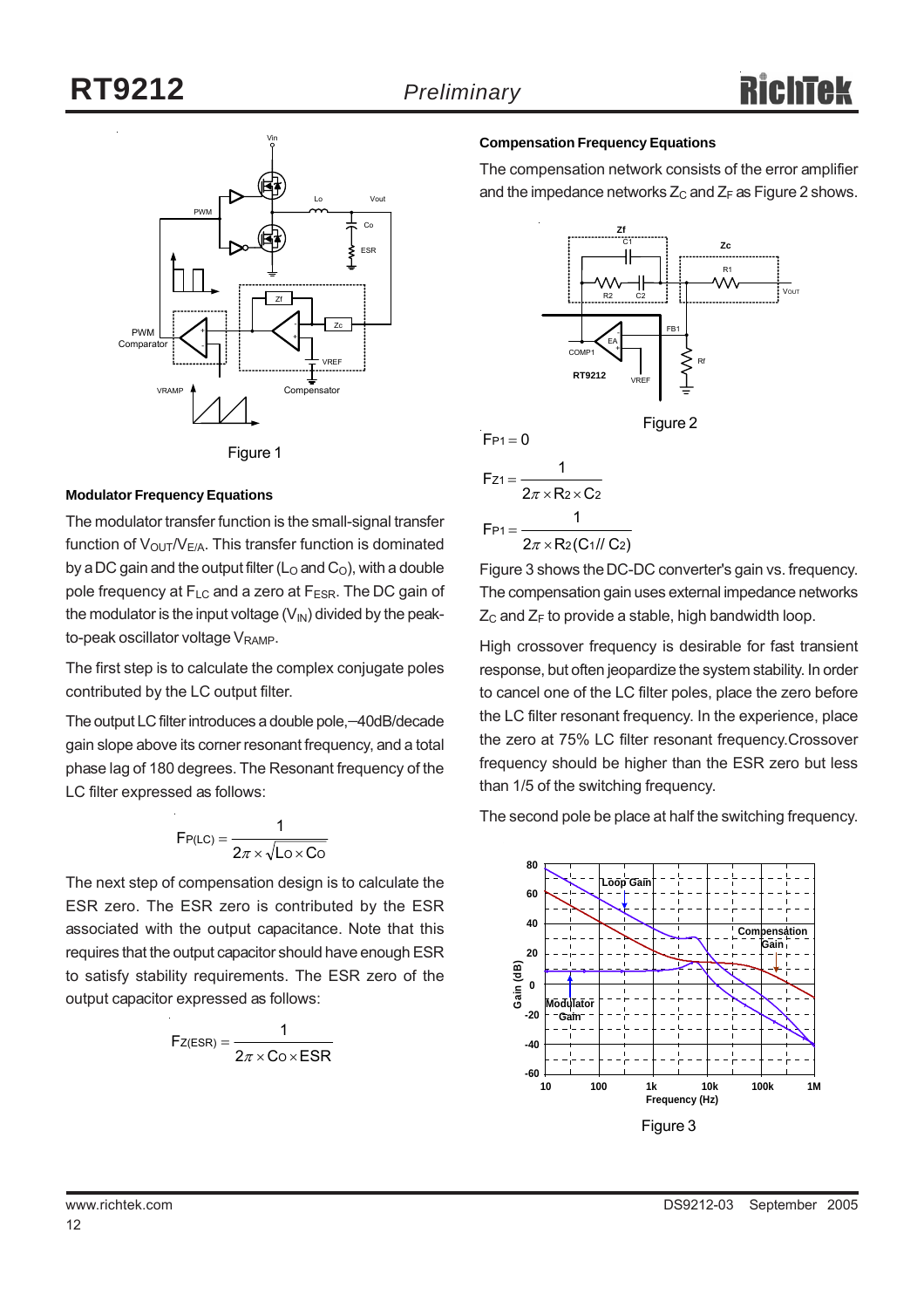# Richīek

#### **Reference Voltage**

Because one of the RT9212 regulators uses a low 35dB gain error amplifier, shown in Figure 4. The voltage regulation is dependent on  $V_{IN}$  &  $V_{OUT}$  setting. The FB reference voltage of 0.8V is trimmed at  $V_{IN} = 5V$  &  $V_{OUT}$  = 2.5V condition. In a fixed  $V_{IN}$  = 5V application, the FB reference voltage vs.  $V_{\text{OUT}}$  voltage can be calculated as Figure 5.







#### **Layout Consideration**

The layout is very important when designing high frequency switching converters. Layout will affect noise pickup and can cause a good design to perform with less than expected results.

1. Even though double-sided PCB is usually sufficient for a good layout, four-layer PCB is the optimum approach to reducing the noise. Use the two internal layers as the power and GND planes, the top layer for power connections with wide, copper filled areas, and the bottom layer for the noise sensitive traces.

2. There are two sets of critical components in a DC-DC converter. The switching components are the most critical because they switch large amounts of energy, and therefore tend to generate large amounts of noise. The others are the small signal components that connect to sensitive nodes or supply critical bypass current and signal coupling. Make all critical component ground connections with vias to GND plane.

3. Use fewer, but larger output capacitors, keep the capacitors clustered, and use multiple layer traces with heavy copper to keep the parasitic resistance low. Place the output capacitors as close to the load as possible.

4. The inductor, output capacitor and the MOSFET should be as close to each other as possible. This helps to reduce the EMI radiated.

5. Place the switching MOSFET as close to the input capacitors as possible. The MOSFET gate traces to the IC must be as short, straight, and wide as possible. Use copper filled polygons on the top and bottom layers for the PHASE nodes.

6. Place the  $C_{\text{BOOT}}$  as close as possible to the BOOT and PHASE pins.

7. The feedback part of the system should be kept away from the inductor and other noise sources, and be placed close to the IC. Connect to the GND pin with a single trace, and connect this local GND trace to the output capacitor GND.

8. Minimize the leakage current paths on the OCSET/SD pin and locate the resistor as close to the OCSET/SD pin as possible because the internal current source is only 40μA.

9. In multilayer PCB, use one layer as ground plane and have a control circuit ground (analog ground), to which all signals are referenced. The goal is to localize the high current path to a separate loop that does not interfere with the more sensitive analog control function. These two grounds must be connected together on the PC board layout at a single point.